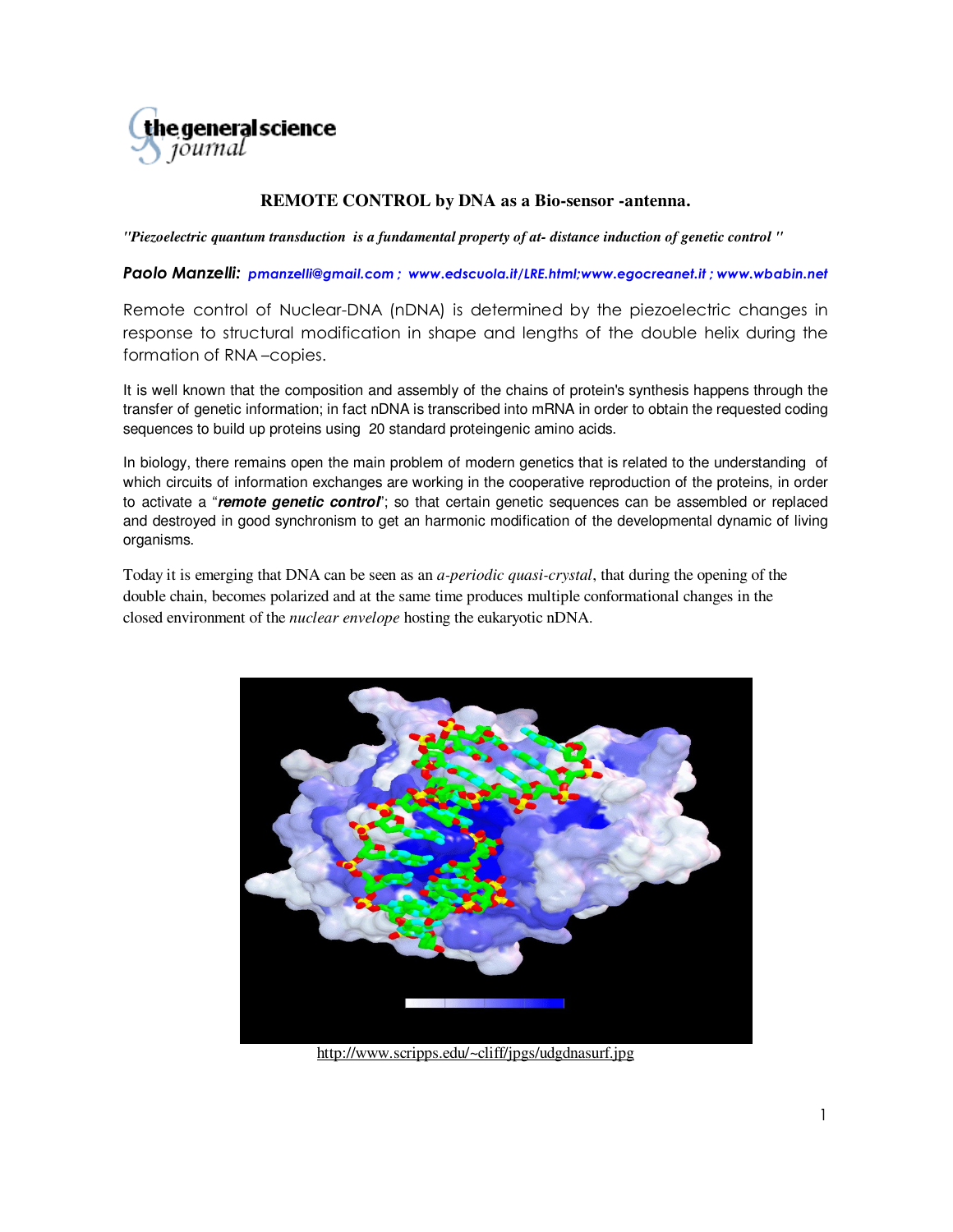In fact, it can be put in evidence that various geometrical structures of nDNA, inscribed in the closed envelope, that are structured through some dynamic contractions, as turning on or screwing up the different basic linear nDNA helixes, that can cover twenty different three-dimensional quasi-crystal point geometries.

Remembering that "non-center- symmetric point's groups", are 21 (on 32) there is now getting the possibility to induce twenty different cases generating a DNA's piezoelectric effect; in fact, the geometry groups in which the piezoelectric effect is effectively working are only 20, because one of them, while it is non-center-symmetric, has a super symmetry that does not allow piezoelectric applications.

Therefore there is a punctual relationship between "**20"** quasi-crystal conformations of nDNA, generating different polarization axes of piezoelectricity, and the different bonding composition of **"20"** amino acids in the protein's building. Now it is taken into consideration the modes of DNA communication, developed in nature to design the exact arrangement of the diverse amino acids in the proteins, in order to get a punctual relationship between the functional *self-assembly* of proteins through a "*remote regulating control*" of DNA by means of long distance information signaling. (2)



**Nanohelix DNA structure provides new building block for nano scale piezoelectric devices** 

In fact the remote control of *Nuclear-DNA* can be determined by the piezoelectric changes in response to structural modification in shape and lengths of the double helix, during the formation of RNA –copies.

The term PIEZOELECTRICITY is derived from the Greek word "PIEZEN" meaning " to press", so that the Piezoelectric effect is observed only if the geometry of a structure belongs to a *point's crystallographic group of symmetry* that is *not center-symmetrical*; in that cases the elastic compression generates a polar axis, whose reversal direction change the sign of electric charge on pairs of opposing surfaces. The piezoelectric field gradient, lasts only for the time of solicitation and is proportional to the surface and direction and intensity of applied stress. Hence the *a-periodic crystal structure of nDNA* can be a good generator, at nanoscale level, of *Bio-piezoelectricity* that can convert torsion energy and their relaxations into a multi step cascade of ultrasonic quantum wave/particles. In fact nDNA can be seen as a *quasi-periodic crystal* that can assume a structural dynamics of conformational changes generating about **20** different non-centersymmetric geometries, *in order to be able to work as a piezoelectric antenna* to receive and/or to disseminate in the living cell, twenty different informational signaling, that are in synchronic correspondence to the construction/destruction of **20** different amino acids, that are the basic structural building units of proteins. (3) Hence the DNA-piezoelectricity, generated from twenty non-centre symmetric polar geometries, can communicate various genetic information signalling in a synchronic manner with the protein's building or destruction, to ensure the efficient living cooperation through the entire cell.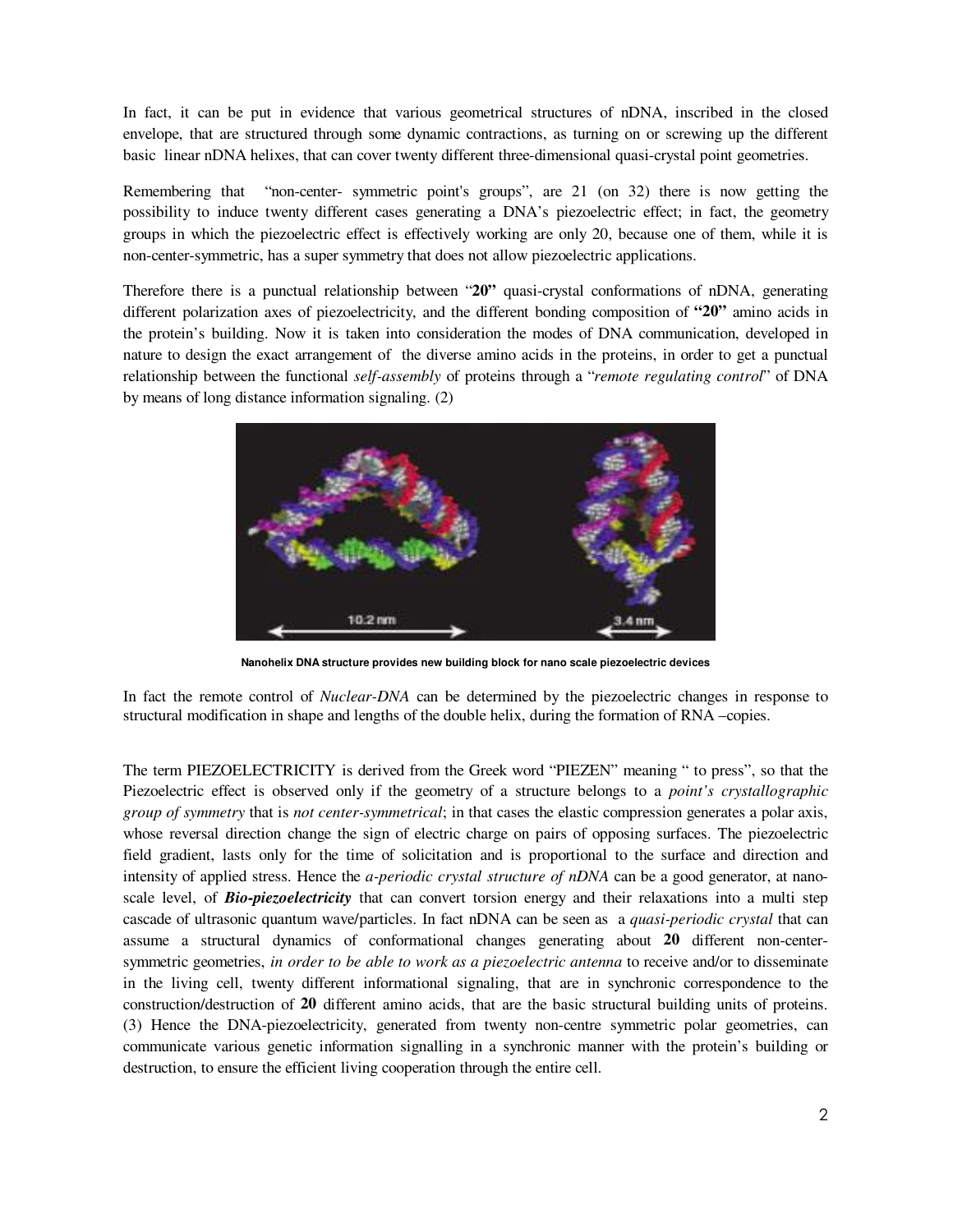As a matter of fact, a complex system-transformation of piezoelectric energy permits us to obtain a quantum transduction of sound-quanta (*Phonons, from the Greek word of Sound*), to develop an at distance induction of genetic control of protein's diversity sequences development. The above happens in two steps: **a)** firstly the piezoelectric effect of DNA causes the contraction or expansion water drops, containing salt- ions, in the cytoplasmic sea of the cell, processing a system of sound quanta; therefore, it highlights the existence of a relationship between the genetic section copied from mRNA and the entity of piezoelectric polarization that take form of a sound wave that is spreading in the cytoplasm**. b)** After this, the pores of the **DNA-envelope** (4) work as a *quasi-crystal lattice net*, based on quantum cavities, trapping and entangling multi acoustic phonon's swarms, in order to transmit a field of *no-local "quantum- information energy*". (5)

Indeed changes shape of conformational transition of DNA – piezoelectricity, under an entangles phonon's flow modulation, produces an efficient source of remote control of DNA; so that DNA can be described as an **bio-piezoelectric-antenna**, exchanging "*information energy*" (**Ei**) in the cell, in order to develop an selective and efficient cooperative protein's processing.

*A particular attention in understanding this system of genetic remote control*, need to be focus on the "*entanglement state of multi acoustic phonons*" generating a field of quantum bits of information energy, that can be related to the emergent experimental evidence that the "*nuclear DNA envelope*" is responsible for signalling genetic activities, associated with the *nano-pore gateways*, in order to play a role in modulation of chromatin structure and gene expression. In fact in previous papers it is explored the *quantum* relationships between information energy units and the principal forms of energy. (5)



Entanglement between nanoscale-oscillators : http://www.physorg.com/news6484.html

*How it is visible from the upper simulation when two quantum particles overlapping, synchronize the individual times of vibration in the common interval (t2-t1,) while their space coupling maintains an identity of no-local information within the space sequence between the coordinates (x-y).*

So the action of *quantum confinement* , induces a differentiation of the geometrical property of space and time, characterizing the new dimension of *super-dense entanglement*, in which the area of the overlapping of *Quantum particles*, becomes described into a new set of organization of space-time arrows, as it is caused from the splitting of the property of complementarity of individual wave//particle (6). Thus the *network of nano-holes* of the "*DNA-envelop*" of eukaryotic cells, can be imagined as a fishing net, that captures the kinetic-mass of the particles, separating them from pure waves that spread" *information energy*" (Ei) in the cell to activate an at distance a good cooperation activities in living system's dynamics,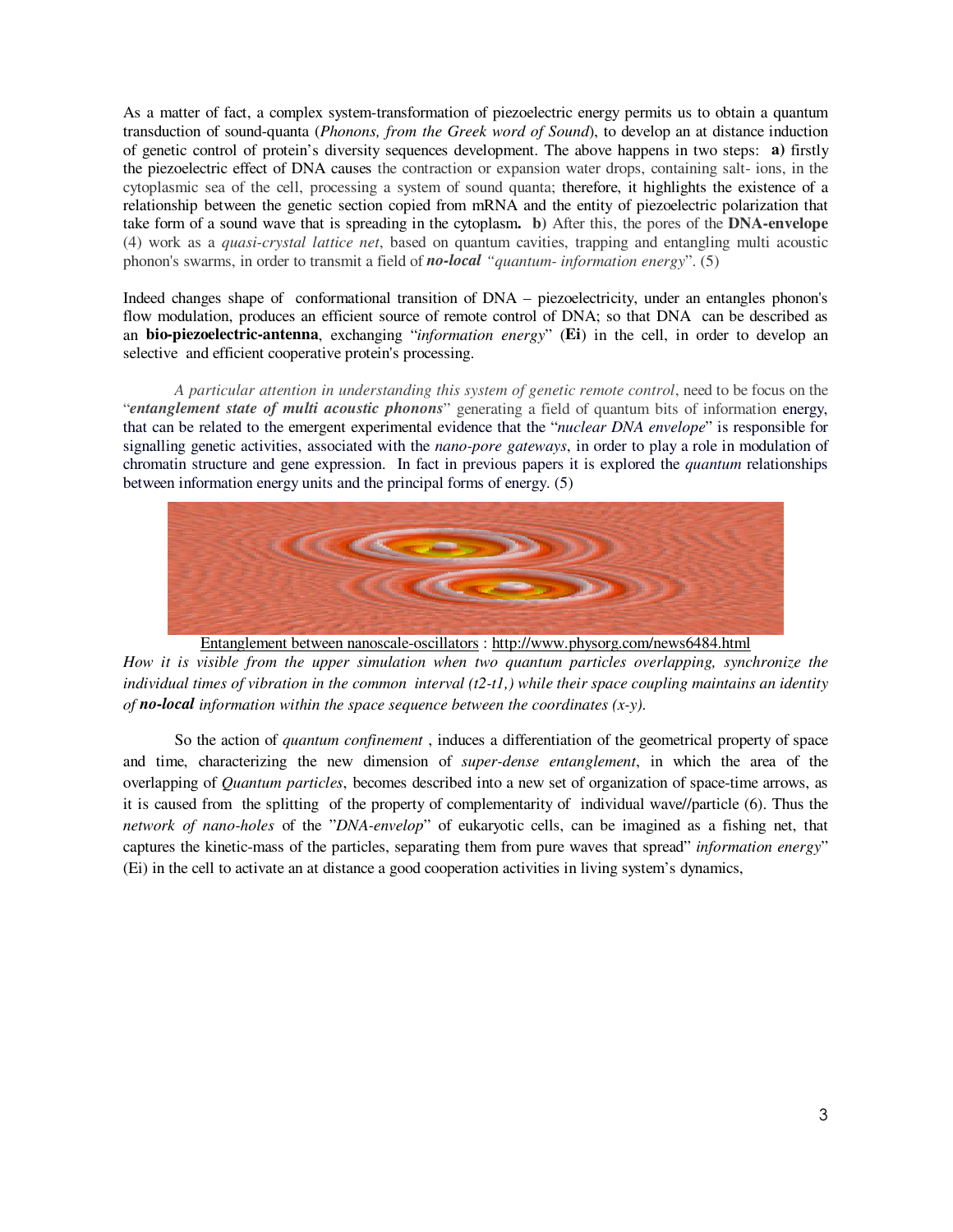

 **In conclusion, Biological-Piezoelectricity,** as a property of nDNA (but also of Mitochondrial - MtDNA or some catalytic centers of enzymes and protein's folding), can be produced through some steps of "*Quantum Energy Conversions*". So that "Bio-Piezolectricity" works as an initial method for improving a co-operative at distance *Information Energy* exchanges, based on "*No-local quantum information*", obtained from the "*entanglement effect*". In fact the *super-position of Phonons* permits transformation at the nanoscale level, the elastic energy of quasi-crystal lattices, in a pure wave field of Information Energy (**Ei**).

Finally, the described sequences of Quantum Energy transformations, help us to understand the double working function of DNA, both: in transferring the genetic messages for building proteins ,but also in regulating the *self organization* of living cells, through exchanging in a *not-dispersive* simultaneity , the *information energy*.

In that way, DNA is working as a *Biosensor –Antenna* , in order to control the "*self organization*" of metabolic cycles of living cells .

## BIBLIO ON LINE

- 1. Bio-Piezoelectricity : http://www.worldchiropracticalliance.org/tcj/2003/feb/feb2003kent.htm
- 2. DNA-Remote control : http://technology.newscientist.com/article/dn13277-remotecontrol-dna-pistons-could-power-tiny-robots.html
- 3. BIO-Quantum Physics: http://www.edscuola.it/archivio/lre/bioquantum\_physics.htm
- 4. Pores in DNA envelope :http://www.allthebestbits.net/2008/06/06/structured-illumination-microscopy/
- 5. Information Energy :http://www.edscuola.it/archivio/lre/entangling\_information\_theory.htm
- 6. Quantum Geometry : http://www.descrittiva.it/calip/dna/QuantumST\_notes.pdf